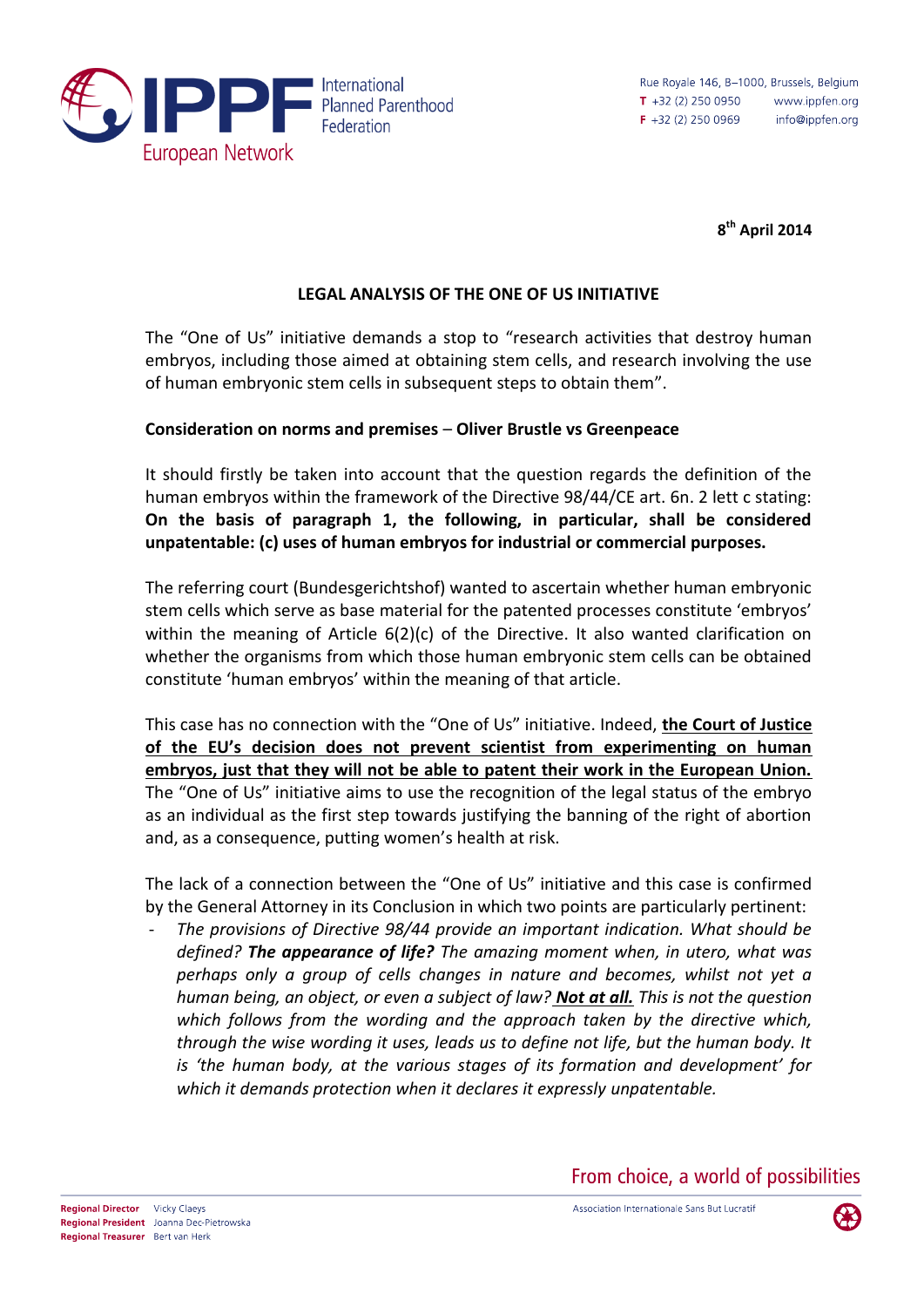

- *I think that it also worth pointing out that the legal definition which I will propose falls within the framework of the technical directive under examination and that, in my view, legal inferences cannot also be drawn for other areas which relate to human life, but which are on an entirely different level and fall outside the scope of Union law. For that reason, I consider that the reference made at the hearing to judgments delivered by the European Court of Human Rights on the subject of abortion is, by definition, outside the scope of our subject. It is not possible to compare the question of the possible use of human embryos for industrial or commercial purposes with national laws which seek to provide solutions to individual difficult situations.*

# **The Court followed this approach as it stated in the sentence:**

*As regards the meaning to be given to the concept of 'human embryo' set out in Article 6(2)(c) of the Directive, it should be pointed out that, although, the definition of human embryo is a very sensitive social issue in many Member States, marked by their multiple traditions and value systems, the Court is not called upon, by the present order for reference, to broach questions of a medical or ethical nature, but must restrict itself to a legal interpretation of the relevant provisions of the Directive.*

[This approach has been adopted also in a similar case: Case C-506/06 Mayr in 2008 that involved artificial fertilisation and viable cells treatment (ECR I-1017, paragraph 38).]

### **The Rebuttal:**

The rationale on not stopping funding of activities and research activities that destroy human embryos should concentrate on the **freedom of research activities**, specifically Article 15 of International Covenant on Economic, Social and Cultural Rights: *The States Parties to the present Covenant undertake to respect the freedom indispensable for scientific research and creative activity. The States Parties to the present Covenant recognize the benefits to be derived from the encouragement and development of international contacts and co-operation in the scientific and cultural fields*.

The mentioned article comes directly from the article 27 of the **Universal Declaration of Human Rights**:

(1) Everyone has the right freely to participate in the cultural life of the community, to enjoy the arts and to share in scientific advancement and its benefits.

(2) Everyone has the right to the protection of the moral and material interests resulting from any scientific, literary or artistic production of which he is the author.

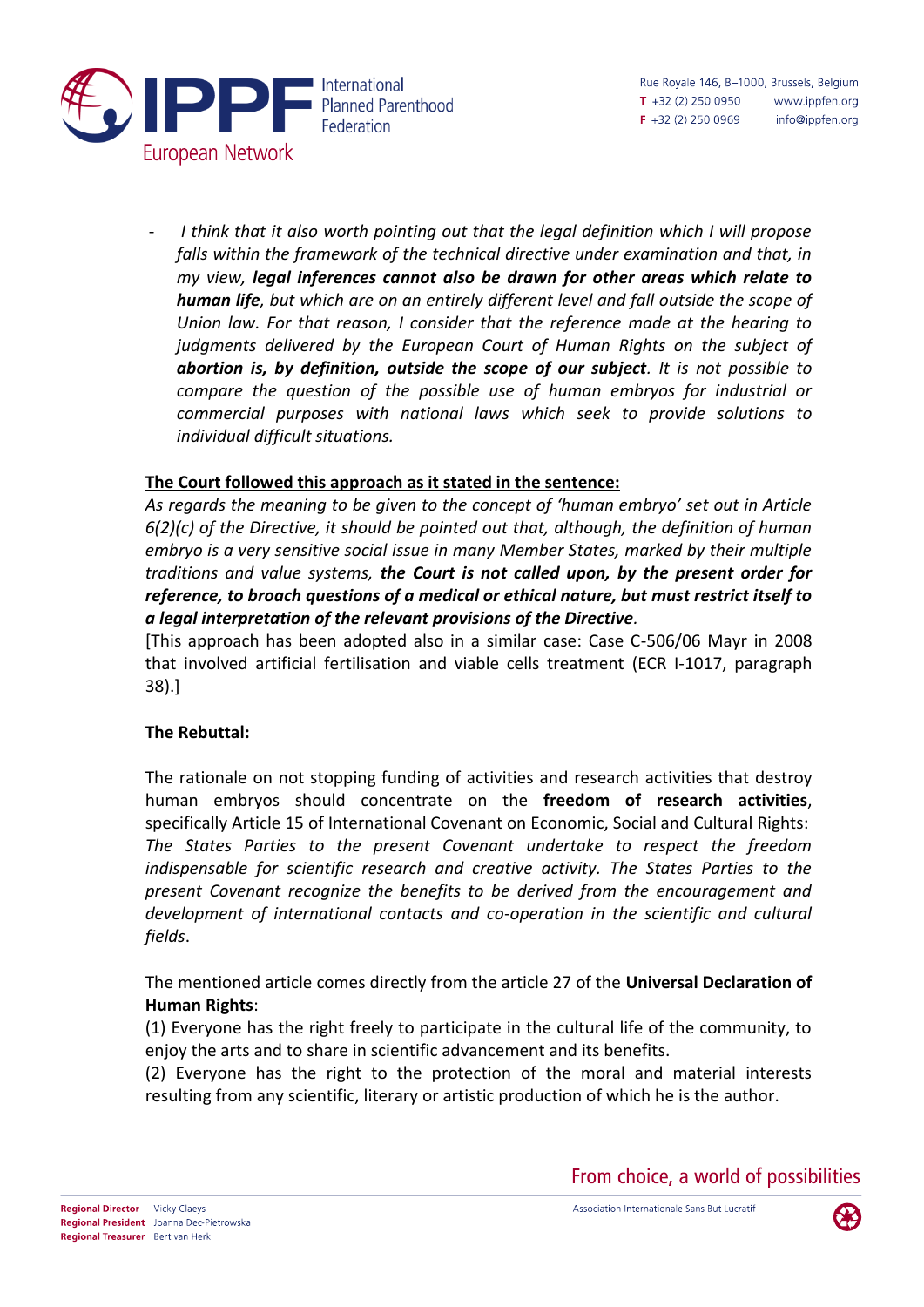

It should therefore be concluded that the "**One of Us" initiative's first proposal goes against the two forementioned treaties**.

Furthermore, it should be taken into account that the One of Us Initiative suggested the amendment of the **Proposal** of the Regulation of the European Parliament and Council that establishes a framework program for research and innovation (2014-2020) - Horizon 2020 - COM (2011) 809 . Horizon 2020 is the new EU's programme for research and innovation. It will run from 2014 to 2020 and it was first proposed by the European Commission in November 2011.

The suggested amendment would be under the ethical principles and would state that research activities that destroy human embryos, including those aimed at obtaining stem cells, and research involving the use of human embryonic stem cells in subsequent steps to obtain them, shall not be financed.

It is important to underline that the Horizon2020 Regulation **has been approved** on the  $21<sup>st</sup>$  November 2013 by plenary vote in the European Parliament. The Proposal was approved without major changes/additions, meaning that the One of Us suggestion has definitely not been taken into account.

The "One of Us" initiative demands a stop to "abortion, directly or indirectly, through the funding of organisations that encourage or promote abortion".

### **The Rebuttal:**

### *SRH & EU Development Cooperation policy*

The "One of Us" initiative wants to add an Amendment to Regulation (EC) N. 1905/2006 of the European Parliament stating that *the assistance of the Union, on the basis of this Regulation, shall not be used to fund abortion, directly or indirectly, through the funding of organizations that encourage or promote abortion. No reference is made in this regulation to reproductive and sexual health, health care, rights, services, supplies, education and information at the International Conference on Population and on Development, its principles and Programme of Action, the Cairo Agenda and the Millennium Development Goals, in particular MDG 5 on health and maternal mortality, can be interpreted as providing a legal basis for using EU funds to finance directly or indirectly abortion.*

Art. 168 TFUE is considered pertinent by the "One of Us" organizers to support the petition. However, the article is clear, stating that "*the EU's action, which shall complement national policies, shall be directed towards improving public health […]*  Union action shall respect the responsibilities of the Member States for the definition of

From choice, a world of possibilities